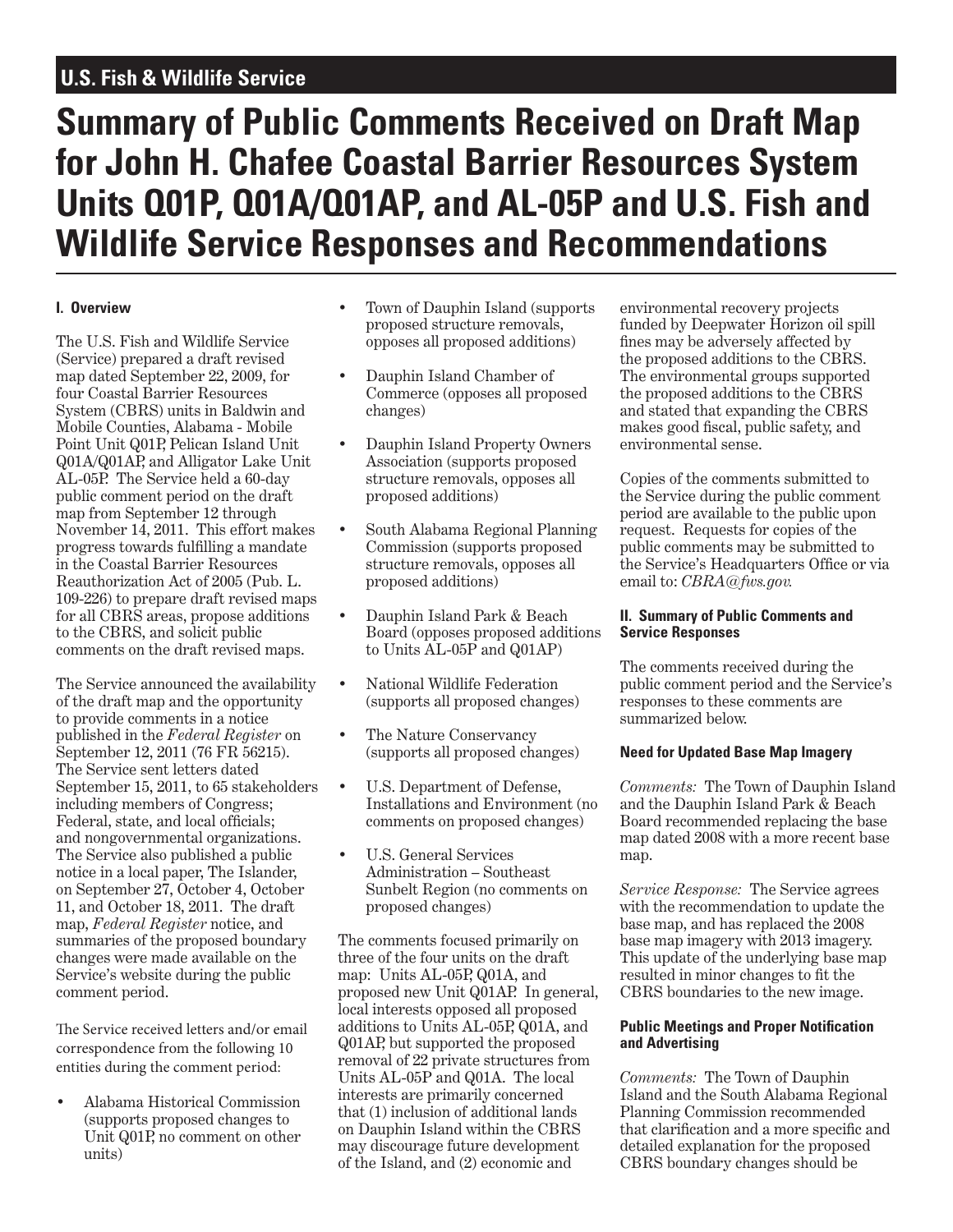provided. They also recommended that the Service hold public meetings, with proper notification and advertising, about the proposed changes so that all parties impacted may be informed.

*Service Response:* The Service conducted outreach efforts to inform interested stakeholders and the public of the comment period and opportunity to submit comments on the draft map. These outreach efforts included: publication of a notice in the *Federal Register*; publication of a notice in a local paper; transmittal of letters soliciting comments to 65 stakeholders (including Federal, State, and local officials as well as non-governmental organizations); and posting information concerning the draft map and comment period on the Service's website. The Service did not conduct public meetings due to limited program staff and resources available for the public review effort. The Service believes that the materials provided to describe the proposed boundary changes and the outreach efforts conducted were appropriate to inform stakeholders and the public of the proposed changes and the opportunity to submit comments on the draft map.

#### **CBRS Expansion Could Affect Recovery Efforts Associated with the Deepwater Horizon Oil Spill and Constrain Future Development on Dauphin Island**

*Comments:* The Town of Dauphin Island and the South Alabama Regional Planning Commission stated that proposed CBRS changes could thwart the Town's ability to pursue projects to restore and rehabilitate the local environment and economy following the 2010 Deepwater Horizon oil spill that are funded by fines. These commenters were also concerned that there is limited remaining space for future growth on Dauphin Island and that the proposed revisions impact most of those parcels that could provide future economic sustainability for the local business community and the municipality. The Dauphin Island Chamber of Commerce recommended that the proposed changes to the CBRS on Dauphin Island be dropped for the foreseeable future to allow for already proposed improvements to be pursued and completed.

*Service Response:* With the passage of the Coastal Barrier Resources Act (CBRA), Congress recognized that certain actions and programs of the Federal Government have historically subsidized and encouraged development on coastal barriers, resulting in the loss of natural resources, threats to human life, health, and property, and the expenditure of millions of tax dollars each year. CBRA seeks to save taxpayers' money, keep people out of harm's way, and remove federal incentives to develop coastal barriers by restricting most new Federal expenditures and financial assistance for areas designated within the CBRS. CBRA does not prohibit or regulate development; however, it wisely removes the Federal incentives to build on these unstable and environmentally sensitive areas.

In remapping Units Q01P, Q01A, and AL-05P, the Service identified areas that are appropriate for addition to the CBRS, as directed by Section 4 of Pub. L. 109-226. The Service's assessment indicates that the undeveloped areas proposed for addition to existing Units Q01P, Q01A, and AL-05P (and areas proposed for inclusion within new Units Q01AP and AL-05) meet the CBRA criteria for an undeveloped barrier (16 U.S.C. 3502(1) and 16 U.S.C.  $3503(g)(1)$  and are therefore appropriate for inclusion within the CBRS.

There is an exception to CBRA's prohibitions on Federal spending which may apply to projects that are truly intended to restore the local environment and are beneficial to fish and wildlife. However, each project must be evaluated individually to determine whether the project qualifies for an exception under CBRA. In order to determine whether a specific project is consistent with CBRA, the Federal funding agency must request a CBRA consistency consultation from the Service's local Ecological Services Field Office. Information about the CBRA consistency consultation process for proposed projects and actions within the CBRS can be found on the Service's website at: *http:// www.fws.gov/cbra/Consultations/ Consultations.html*.

#### **Opposition to Proposed Inclusion of Isle Dauphine Golf Club within Unit Q01A**

*Comments:* The Dauphin Island Property Owners Association commented that they oppose the addition of the Isle Dauphine Golf Club (which encompasses 90 percent of the property they own) within Unit Q01A. They stated that this golf course is owned by every property owner in the Township of Dauphin Island and is the largest parcel of future developable property remaining on the Island. They stated that the golf course has elevations along the Gulf from five feet to over 25 feet along the north property line and should not be included within the CBRS due to its elevation.

*Service Response:* The Service considered the elevation of the Isle Dauphine Golf Club when developing the proposed boundaries for Unit Q01A. The Service's remapping summary for Unit Q01A (which was dated September 2011 and made available online) states: "The [Q01A] boundary…runs west along the 10 foot contour, which is the geomorphic break between the lowlying portion of the golf course and a ridge to the north that is inappropriate for inclusion." The northern portions of the golf course that have elevations predominately above 10 feet are not included in the proposed additions to the unit. The Service recommended portions of the golf course for inclusion within the CBRS because a review of this area and the level of development that was on the ground in 2013 found that this area meets the CBRA criteria for an undeveloped coastal barrier.

#### **Removal of Undeveloped Properties Situated Between Developed Properties in Units AL-05P and Q01A**

*Comments:* The Town of Dauphin Island, the Dauphin Island Property Owners Association, and the South Alabama Regional Planning Commission commented that they support the proposed removal of 22 structures from Units Q01A and AL-05P. The Town also recommends that "the remaining undeveloped properties situated within these same areas should also be included for removal despite the fact that no structures are currently in place."